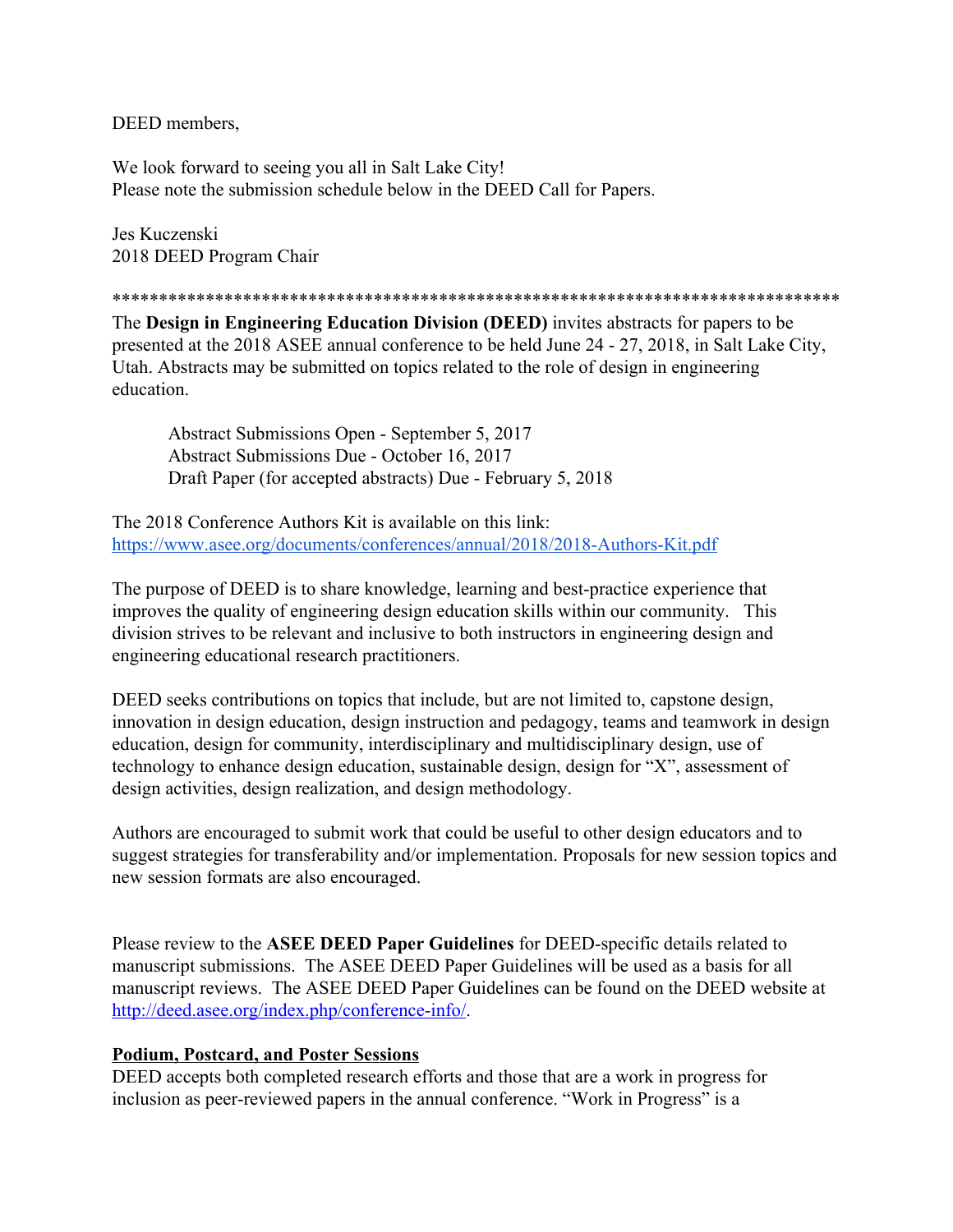mechanism/forum for authors to share and receive feedback on preliminary work. "Work in Progress" submissions are identified both through Monolith and through their title, are included in the conference proceedings, and are typically presented in the DEED poster or postcard sessions. Accepted final papers will be published in the proceedings and presented in one of three different types of sessions: Podium sessions, Postcard sessions, and Poster sessions. Each are described briefly below:

1) **Podium Sessions** are traditional research talks and will occur during division technical sessions. The podium talk format gives authors of papers an opportunity to provide a detailed overview of a research project or curricular innovation. Approximately six papers will be grouped thematically in technical sessions lasting 90 minutes giving about 10 minutes for presentation and 5 minutes for Q&A.

2) **Postcard Sessions** are a novel session type to report important innovations and current research efforts. The postcard format gives authors of papers the opportunity to pitch their work with a two-slide (postcard back and front) overview of their work in five minutes or less. After the pitch is made, attendees will have the opportunity to talk with the authors and their postcards while authors receive project feedback from interested viewers.

3) **Poster Session** will occur over lunch during the divisions poster session in the convention hall. The poster session format gives authors a large format venue to present research and course innovations in a public setting. Authors are expected to stand near their poster for the entire session to engage with poster session attendees.

All DEED papers will be placed in either a podium session or a postcard poster session by default with preference to the podium session slots being given to full papers and preference for postcard poster session slots begin given to Work-in-Progress papers. Authors may optionally select to present in the Poster Session by contacting the Program Chair and requesting placement in a Poster Session. *Any accepted paper may be assigned to either a Podium or Postcard Session (even when the paper is not a "Work in Progress").*

In addition to the ASEE "Publish to Present" requirements, *DEED requires the support of its authors in "Review to Publish" at both the abstract and manuscript stages.* Abstracts for review will be assigned October 18 and are due no later than October 29. Blind manuscript reviews will be assigned February 9 and are due no later than February 28.

## **Panel (and other Special) Sessions**

Panel (and other special) sessions may be proposed in the areas listed for paper submissions. These sessions differ from organized sessions in that they are not publish to present; however, an individual abstract for the panel session is required. Persons wishing to organize a DEED panel session should (1) contact via email the Program Chair to describe their intent to submit a panel session proposal and (2) submit a paper abstract in Monolith providing the following: description of the topic of the panel, format for the panel session, and proposed panelists. DEED officers and directors will review the submissions for appropriate content. To be considered, proposals must be submitted before paper abstract submission deadline (**October 16, 2017**).